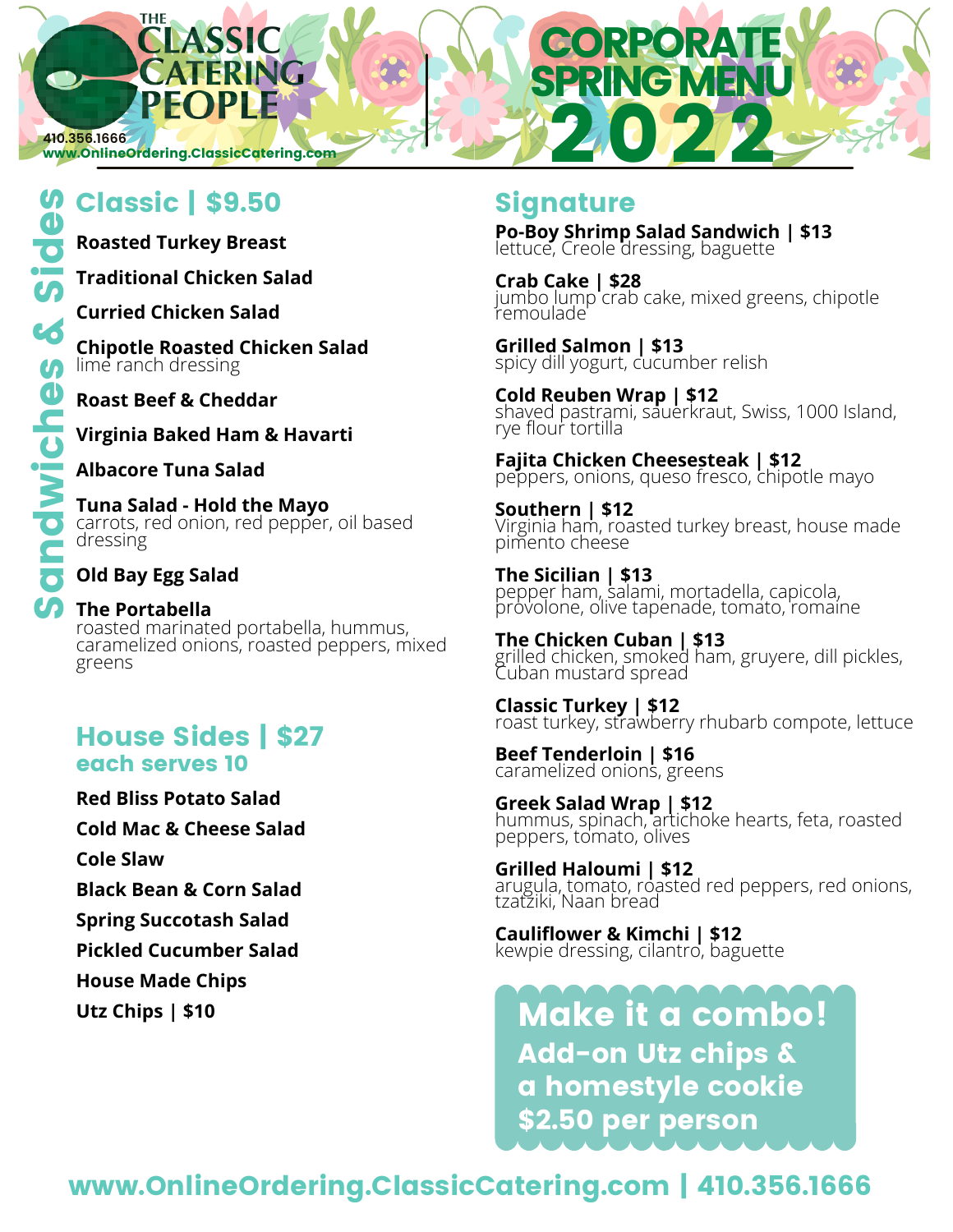Salads

## **HOT SOUPS**

served in insulated container with ladle **3 quarts, serves 10** 

## **Mexican Grilled Corn Soup | \$63**

## **Ballpark Chili | \$63**

ground beef ball park franks, red beans, tomatoes, smoked peanuts, cheddar, crispy tortilla strips

## **Baby Spinach Salad | \$60**

strawberries, mandarin oranges, slivered almonds, goat cheese, citrus vinaigrette

## **Greek Salad | \$55**

romaine, tomatoes, peppers, black olives, feta cheese, pepperoncinis, red wine vinaigrette,

## **Beet, Fennel & Arugula Micro Green Salad | \$70**

nasturtiums and orange zest vinaigrette, shaved aged goat cheese

## **Asparagus Niçoise | \$60**

poached asparagus, hard boiled eggs, poached pee wee potatoes, cherry tomatoes, red onions, capers, roasted red pepper dressing

## **BLT Panzanella | \$55**

applewood bacon, plum tomatoes, arugula, toasted Italian croutons, creamy lemon dressing

## **Chipotle Chicken Salad | \$150**

mixed greens, lime ranch dressing, tortilla ribbons

## **Barbecue Chicken Salad | \$150**

grilled chicken breast, corn, tomatoes, scallions, bedded on greens with chipotle barbecue sauce

## **Balsamic Apricot Walnut Chicken Salad | \$150**

chicken breast meat, toasted walnuts, celery, apricots, white balsamic vinaigrette

## **Turkey Cobb | \$150**

turkey, hard boiled eggs, bacon, tomato, avocado, green goddess dressing

## **Caesar**

romaine, croutons, parmesan cheese | \$50 Add-On Options: Grilled Chicken | \$135 BBQ Salmon | \$160 Grilled Lemon-Basil Shrimp | \$175

## **COLD SOUPS**

served in insulated container with ladle **3 quarts, serves 10**

**Gazpacho | \$63**

**Asparagus Vichyssoise | \$63**

## **Add Lavash | \$25**

3 dozen pieces, boxed

## **Gazpacho Salad| \$55**

tomatoes, green grapes, cucumbers, mint, sourdough croutons, sherry vinaigrette

## **Pasta a la Caprese | \$35**

orecchiette pasta, basil, grape tomatoes, fresh mozzarella balls tossed in white balsamic vinaigrette, 3 lb

## **Vegan Cobb | \$60**

mixed greens, asparagus, beets, sugar snap peas, cucumbers, spring peas, grape tomatoes, garbanzo beans, quinoa, sunflower seeds, herb vinaigrette

## **Italian Antipasto Salad | \$65**

salami, capicola, provolone, mozzarella, grape tomatoes, olives, romaine, Italian vinaigrette

## serves 10, increase by 5 person increments

## **Peanut Sauce Noodles | \$150**

rice noodles, peanut sauce, sesame marinated chicken breast, roasted red and yellow peppers, spring onions, snow peas and beans sprouts served with lime wedges and wonton noodles on the side

## **Baltimore Steak & Cheese Salad | \$210**

Old Bay, Sagamore Rye marinated flank steak, romaine, pickled red onions, cherry tomatoes, blue cheese dressing

## **Herb Crusted Salmon | \$185**

hearts of palm, artichokes, roasted fingerling potatoes, baby lettuce

## **Broccoli Seitan Salad | \$140**

smoked seitan, red onions, sunflower seeds, raisins, creamy apple cider dressing

serves 10, increase by 5 person increments

## www.OnlineOrdering.ClassicCatering.com | 410.356.1666

## Entree Salads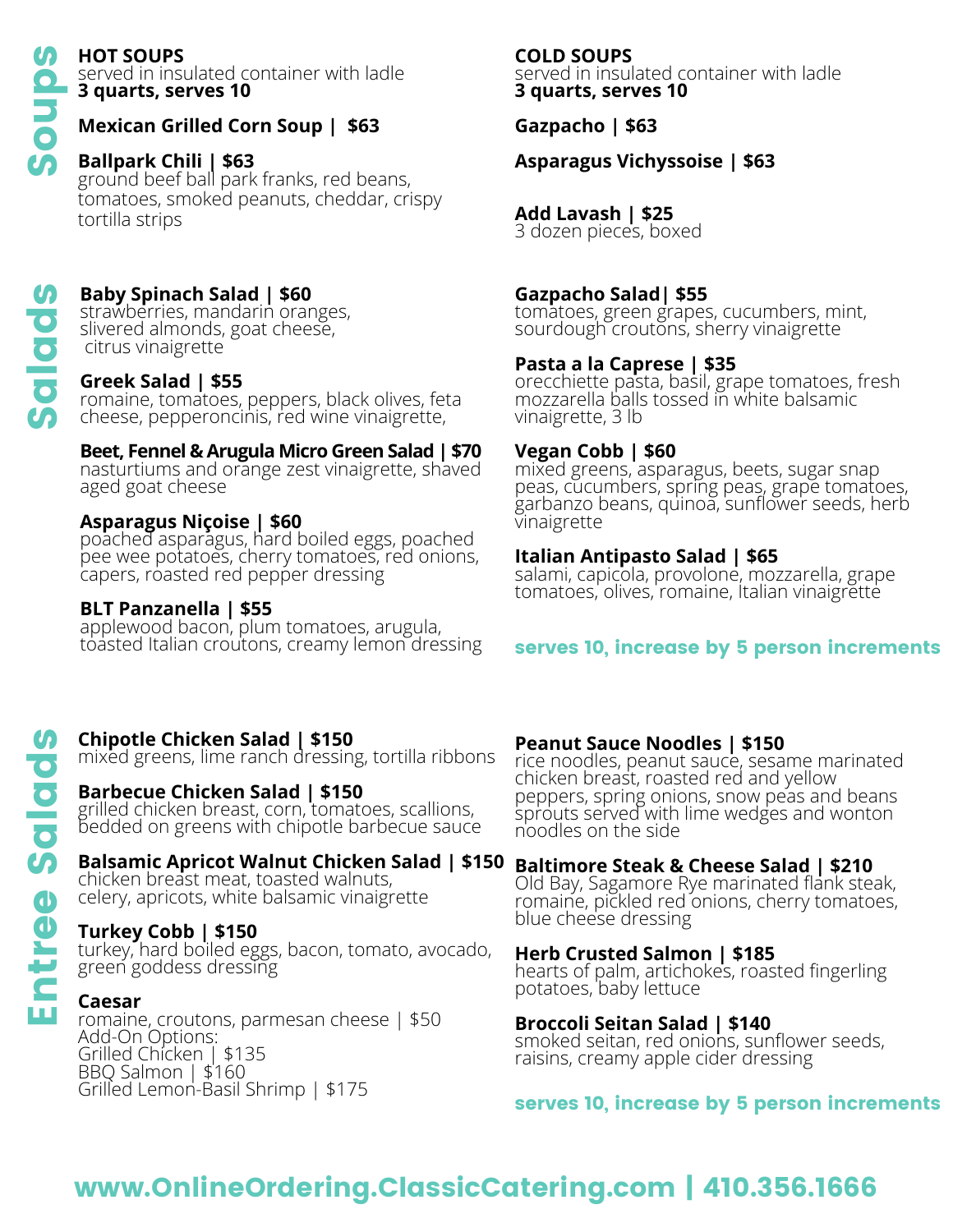# **Crowd Pleaser School Side dish, lavash contrees:**<br> **Crowd Chicken | \$1**<br>
Buttermilk Fried Chicken | \$1<br>
Buttermilk Fried Chicken Bark<br>
With soft sandwich rol<br>
Barbecue Braised B<br>
Grilled Salmon | \$18<br>
Concice of: miso gla

## **(A** priced per person, minimum order of 10, each entree includes choice of 1 entree, **Society** side dish, lavash and sliced ciabatta

## entrees:

**Grilled Chicken | \$15**

**Buttermilk Fried Chicken | \$15** served cold with biscuits & honey butter

**Pulled Chicken Barbecue | \$15** with soft sandwich rolls

**Barbecue Braised Brisket | \$18.50**

**Grilled Salmon | \$18.50** choice of: miso glazed, sweet & spicy or citrus

## **4 oz. Jumbo Lump Crab Cake | MP**

## side options:

**Classic Caesar Salad (+\$2 per person)**

**Red Bliss Potato Salad**

**Pasta Salad**

**Fruit Salad**

**Spicy Ultimate Cole Slaw with Pecans**

**Broccoli Stem & Pepper Drop Slaw**

**Black Bean & Corn Salad**

**Greek Salad (+\$2 per person)**



## Pulled Chicken Barbecue

## **Chipotle Chicken | \$180 Pulled Chipotle Short Ribs | \$200**

Southwest Dinner<br>
Conceptible Chicken<br>
Pulled Chipotle Sh<br>
flour tortillas, Mexica<br>
guacamole & tortilla<br>
Monterey Jack chees<br>
lettuce<br>
Za'atar Lamb Meath<br>
tzatziki sauce flour tortillas, Mexican rice, guacamole & tortilla chips, pico de gallo, Monterey Jack cheese, sour cream, shredded lettuce

## **Za'atar Lamb Meatballs & Mezze | \$160** tzatziki sauce

## **Banh Mi Bowl**

baby kale, quinoa, cilantro, mint, cucumber, carrots, bean sprouts, scallions, sesame seeds, house made sweet chili vinaigrette, limes **top with chicken (\$160) or tofu (\$140)**

## serves 10 serves 5



chickpea falafel, lettuce, tomato, cucumber, dill pickles, red onion, dill dressing

## **Power Bowl | \$65**

**Saked Falafel Bowl | \$75**<br>
chickpea falafel, lettuce, tom<br>
pickles, red onion, dill dress<br> **Power Bowl | \$65**<br>
kale, sweet potato, chickpea<br>
seeds, lemon tahini herb sa<br> **Sesame Buddha Bowl | \$**<br>
baby kale, radishes, aspa kale, sweet potato, chickpeas, quinoa, sunflower seeds, lemon tahini herb sauce

## **Sesame Buddha Bowl | \$65**